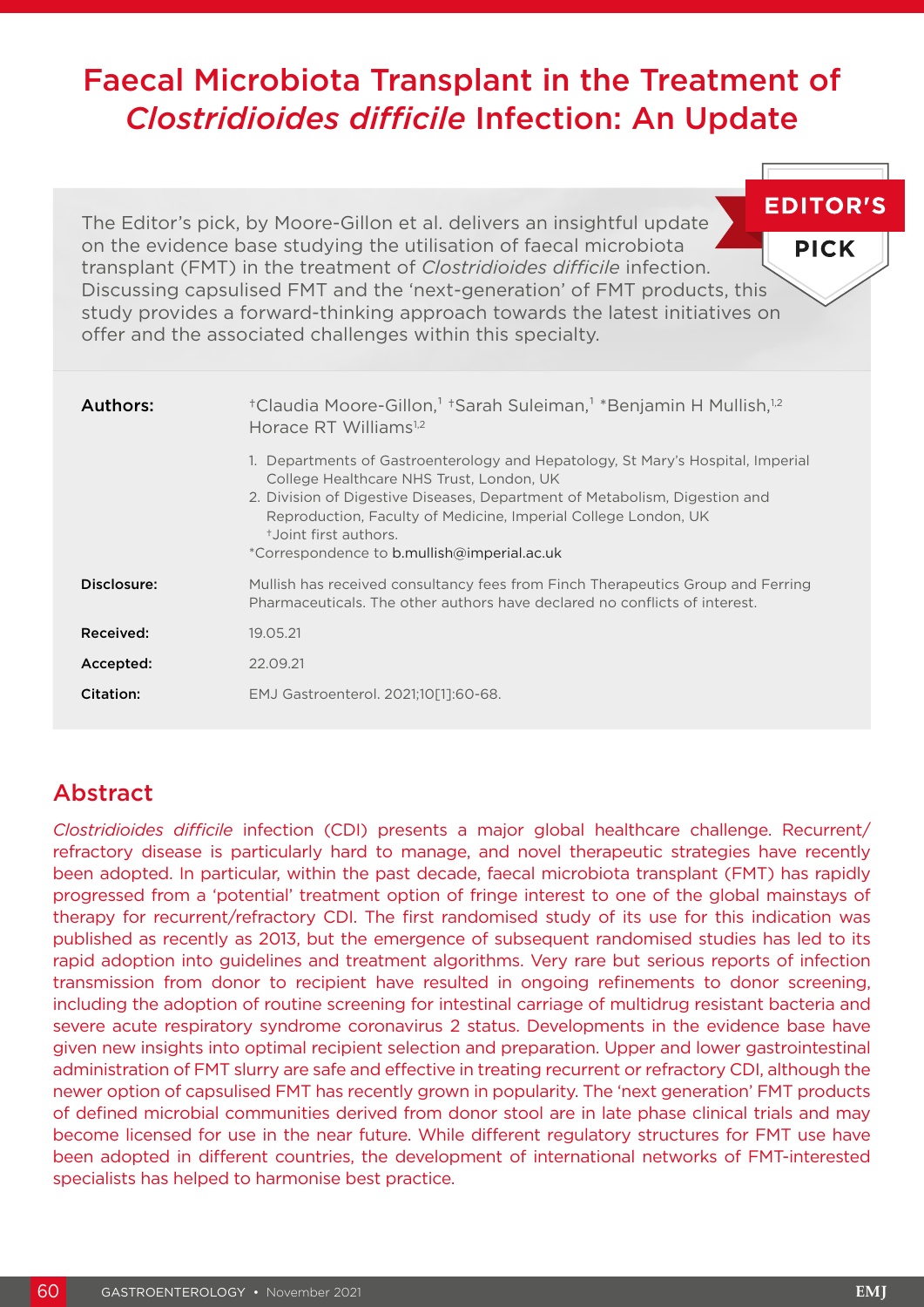### INTRODUCTION

*Clostriodioides difficile* infection (CDI) remains globally one of the major causes of hospital-acquired infection,<sup>1</sup> with almost half a million cases occurring annually in the USA alone.<sup>2</sup> Over the past two decades, several interrelated global changes in the pattern of CDI have made it particularly challenging to treat, including rising rates of metronidazole failure, $3$  the emergence of hypervirulent strains (particularly B1/NAP1/027),<sup>4</sup> and rising rates of CDI recurrence. Specifically, the risk of recurrence within 8 weeks following treatment for primary CDI is up to 25% and rises as high as 65% for patients experiencing further recurrences.<sup>5</sup>

As such, there has been a major need for the development of novel therapeutic approaches to the condition, particularly for recurrent or refractory CDI (rCDI). While a vancomycin taper has been a well-established standard of care for this, there is also now evidence for the use of fidaxomicin (a novel macrocyclic antibiotic)<sup>6</sup> and bezlotoxumab (an anti-toxin B monoclonal antibody),<sup>7</sup> both of which reduce recurrence risk compared with vancomycin. However, neither of these treatments completely fill the therapeutic gap. For instance, concerns exist with fidaxomicin regarding its expense, limited evidence in treating CDI with severe colitis, and apparent limited efficacy in treating B1/NAP1/027 disease.<sup>6</sup>

Antibiotic use is well-established as the major risk factor for CDI, with antibioticmediated perturbation of the gut microbiome facilitating the colonisation of the distal gut by *C. difficile*, from which it can undergo growth, toxin production, and cause disease.<sup>4</sup> If such disruption of the gut microbiome precipitates CDI, then restitution of the microbiome back to pre-morbid composition and functionality is an attractive therapeutic strategy. The first randomised trial investigating the use of faecal microbiota transplant (FMT) in the treatment of rCDI was reported in 2013, comparing rates of disease resolution in patients treated with fresh FMT administered via nasoduodenal tube compared with those receiving either vancomycin alone or vancomycin and bowel lavage.<sup>8</sup> This trial was stopped prematurely on ethical grounds as rates of resolution at an interim analysis were significantly higher in those in the FMT arm than

those in the vancomycin arms; reported side effects consisted principally of self-resolving gastrointestinal (GI) or systemic symptoms.<sup>8</sup> Other randomised studies that quickly followed demonstrated similarly impressive safety and efficacy profiles when donor FMT was used to treat rCDI via nasogastric tube, $9$  enema, $10$ and colonoscopy.<sup>11,12</sup> Subsequent studies demonstrated improved efficacy rates when healthy donor FMT was used compared with 'autologous' FMT,<sup>13</sup> and that FMT produced higher remission rates than vancomycin.14 Systematic review and meta-analysis has been helpful for collating the published clinical data on FMT for rCDI, with a recent study estimating a number needed to treat compared with vancomycin of 2.9 for a single FMT and 1.5 for repeat FMT.<sup>15</sup>

In the UK, these randomised trials and other supportive studies have led to the adoption of FMT as a recognised treatment for rCDI in guidelines from Public Health England (PHE),<sup>16</sup> the National Institute for Health and Care Excellence (NICE),<sup>17,18</sup> and joint guidelines from the British Society of Gastroenterology (BSG) and Healthcare Infection Society (HIS).<sup>19,20</sup> European, American, and other international consensus guidelines have also been published.<sup>21-23</sup>

The authors present an overview of current best practice in the use of FMT for the treatment of rCDI.

# FAECAL MICROBIOTA TRANSPLANT DONOR RECRUITMENT AND **SCREENING**

The recruitment and retention of donors of healthy stool is central to a safe and effective FMT pathway. A recent multicentre study found that both social norms and logistics may be significant barriers to donation.<sup>24</sup> Education on the benefits of FMT to others has been shown to encourage donation. Remuneration is also a motivating factor, a practice that is common in certain settings (including North America) but not currently in the UK and Europe.<sup>24,25</sup>

Potential donors are initially screened via either interview or a questionnaire, which covers basic demographic information. If they remain eligible, the next step is a more detailed medical assessment, looking at personal and family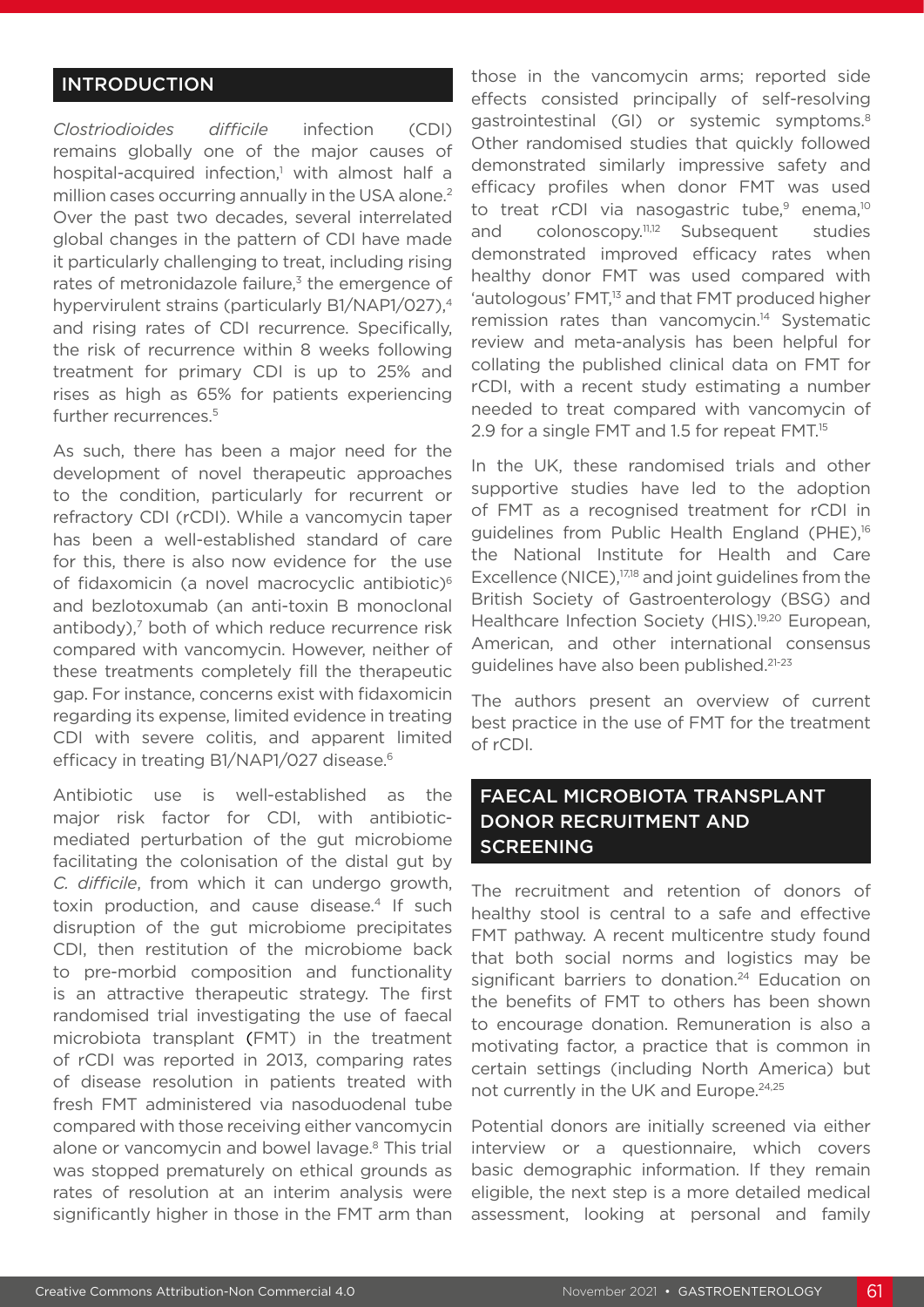history in particular; this focuses on the wide range of both GI and non-GI conditions related to the gut microbiome, as well as risk factors for transmissible diseases (e.g., risk factors for blood-borne viruses). In general, donors should be between 18–60 years old and have a BMI within the healthy range; however, the recent use of antibiotics (typically within 3 months) is a common reason for exclusion.20 There is also a low threshold for exclusion of potential donors with a history of medical conditions clearly related to the gut microbiome, such as inflammatory bowel disease (IBD). Furthermore, given the association between a growing number of non-GI diseases (including metabolic, rheumatological, and neurological conditions) and perturbation of the gut microbiota, potential donors with a history of any such conditions are also excluded.<sup>22</sup> Further health questionnaires are normally used at the point of each donation (e.g., regarding recent acute illness or travel to areas with endemic GI infection that may contraindicate donation).

There has been some debate about the use of related versus unrelated donors. While it is generally accepted that both may be safe and effective,<sup>26,27</sup> most guidelines suggest that the use of a healthy, unrelated donor is preferable.

A significant risk related to FMT is the transmission of potential pathogens from donor to recipient. There are strict guidelines on laboratory screening of potential donors, though these may vary between regions (Table 1).<sup>20</sup> With certain blood tests, such as Epstein-Barr virus and cytomegalovirus serology, some authorities recommend that these are only strongly indicated if the likely recipient is immunocompromised.20

The frequency of re-testing potential donors depends on the FMT method. As discussed below, the use of banked frozen samples over fresh samples is now strongly recommended in most territories, in part due to the need for fewer and less frequent donor screenings, increasing convenience for donors and reducing cost for centres. With frozen FMT, donors will typically donate regularly for a defined period of time, with health questionnaires and full serology and stool screening at the start, and repeated at the end, of the donation period ('bookending'). FMT prepared during these periods of screening is held in 'quarantine' until both screens are clear and the FMT can be safely released for clinical

use. In centres still using fresh FMT, regular donor laboratory screening (with a further health questionnaire at the time of each donation) has been suggested; however, this clearly has an inferior safety profile compared with frozen FMT, as the material is likely to be administered before the extensive laboratory screen can be completed.

A number of clinical reports of FMT-related transmission of infection have been described, which have resulted in adaptation and modification of FMT donor screening protocols.28 There have been recent concerns about FMT-related transmission of multidrug resistant bacteria, with two cases of extended-spectrum β lactamase (ESBL)-producing *Escherichia coli* bacteraemia occurring in separate clinical trials, albeit both from the same stool donor.<sup>29</sup> One of these cases was fatal. At the time of donation, screening for ESBL-producing organisms was not mandated by the U.S. Food and Drug Administration (FDA), although screening for these (as well as other multidrug resistant bacteria) was subsequently advised.<sup>30</sup> Consistent with this, guidelines produced since 2018 have recommend ESBL and carbapenemaseproducing *Enterobacteriales* CPE stool screening universally.<sup>20</sup> In 2020, four cases of Shiga toxin-producing *E. coli* infections were reported in the USA, again from a single donor. $31$  The stool had been screened for Shiga toxin-producing *E. coli* with enzyme immunoassay, with a negative result, but was later found to be positive on nucleic acid amplification testing (NAAT), a more sensitive method.<sup>32</sup> The FDA now mandates NAAT for future screening, and BSG and HIS guidelines already specify the use of PCR, a form of NAAT.20

Furthermore, the COVID-19 pandemic has introduced new challenges to donor recruitment and screening. Collection of FMT donor samples was postponed in many regions at the height of the pandemic, with the 'shelf life' of previously frozen samples being extended to enable continued treatment. As FMT has been deemed a vital procedure, rapid updates and adjustments to guidelines have been made to adapt to the pandemic.<sup>33,34</sup> Risk assessment has been updated to assess for exposure to COVID-19, and nasopharyngeal swabbing for severe acute respiratory syndrome coronavirus 2 (SARS-CoV-2) was also recommended. $33$  However,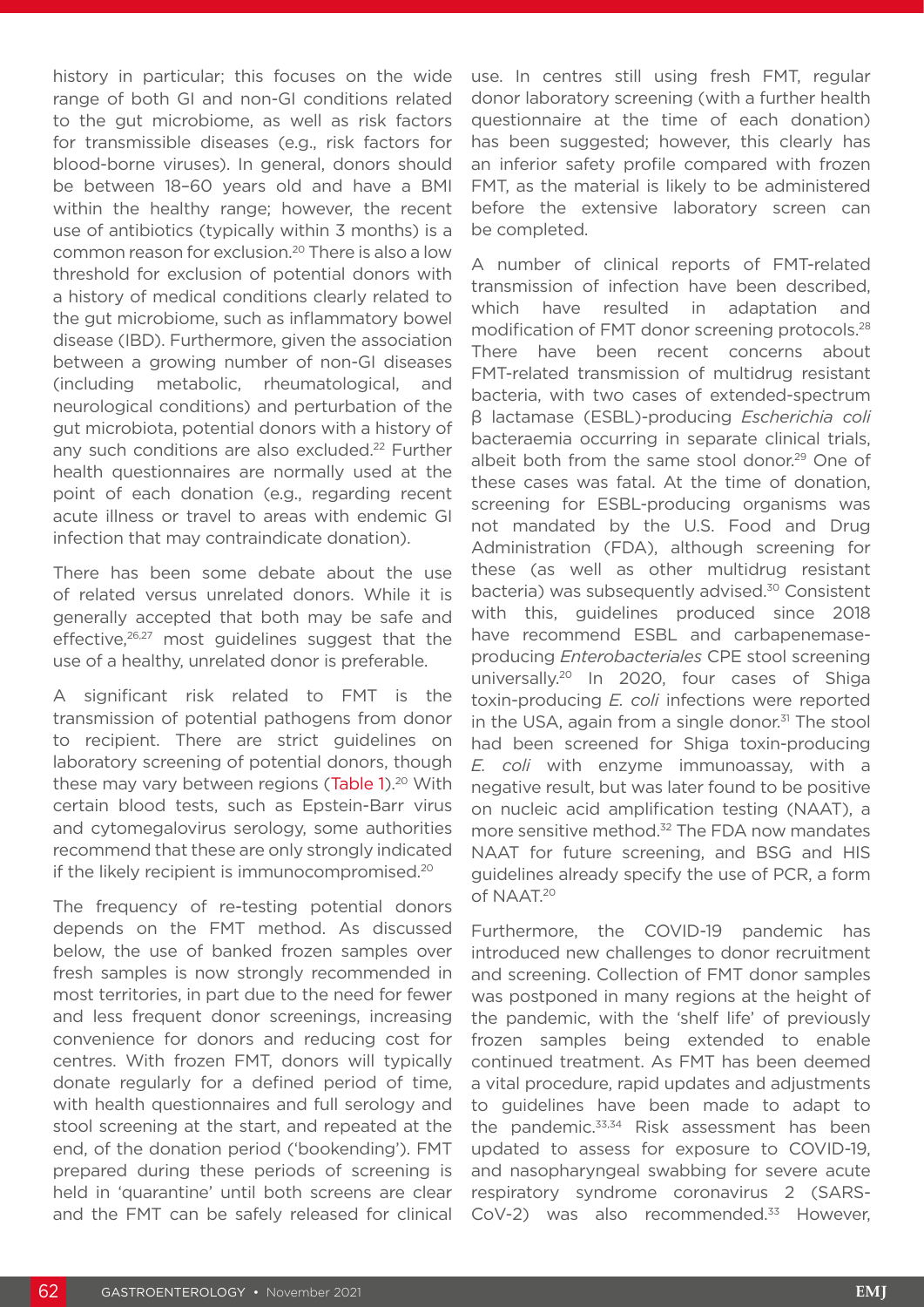### Table 1: Laboratory screening protocol for faecal microbiota transplant donors.<sup>20,22,23,24</sup>

| Category        | Laboratory tests                                                                                                                                                                                                             | Comments                                                                                                                                                               |
|-----------------|------------------------------------------------------------------------------------------------------------------------------------------------------------------------------------------------------------------------------|------------------------------------------------------------------------------------------------------------------------------------------------------------------------|
| Blood screening | . Full blood count with differential                                                                                                                                                                                         | • Epstein-Barr virus and<br>cytomegalovirus testing is more<br>strongly recommended if the likely<br>recipient is immunosuppressed and at<br>risk of severe infection. |
|                 | • Renal profile                                                                                                                                                                                                              |                                                                                                                                                                        |
|                 | • Liver enzymes                                                                                                                                                                                                              |                                                                                                                                                                        |
|                 | • C-reactive protein                                                                                                                                                                                                         |                                                                                                                                                                        |
|                 | • HIV-1 and HIV-2 antibodies                                                                                                                                                                                                 |                                                                                                                                                                        |
|                 | • Hepatitis A, B, C and E screening                                                                                                                                                                                          |                                                                                                                                                                        |
|                 | • HTLV-1 and HTLV-2 antibodies                                                                                                                                                                                               |                                                                                                                                                                        |
|                 | • T. pallidum antibodies                                                                                                                                                                                                     |                                                                                                                                                                        |
|                 | · S. stercoralis IgG                                                                                                                                                                                                         |                                                                                                                                                                        |
|                 | • E. histolytica                                                                                                                                                                                                             |                                                                                                                                                                        |
|                 | • Epstein-Barr virus                                                                                                                                                                                                         |                                                                                                                                                                        |
|                 | • Cytomegalovirus                                                                                                                                                                                                            |                                                                                                                                                                        |
|                 | • SARS-CoV-2 serology                                                                                                                                                                                                        |                                                                                                                                                                        |
| Stool screening | • Typical enteral pathogens -<br>• PCR testing, rather than EIA,<br>Campylobacter, Salmonella, Shigella,<br>is used due to higher sensitivity<br>Shiga toxin-producing E. coli PCR<br>where possible, e.g., for Shiga toxin- |                                                                                                                                                                        |
|                 | • C. difficile PCR                                                                                                                                                                                                           | producing E. coli<br>• CPE and ESBL screening are<br>mandatory; VRE and MRSA screening<br>may also be appropriate, depending<br>on local prevalence                    |
|                 |                                                                                                                                                                                                                              |                                                                                                                                                                        |
|                 | • H. pylori antigen                                                                                                                                                                                                          |                                                                                                                                                                        |
|                 | · Multidrug resistant bacteria,<br>including CPE and ESBL                                                                                                                                                                    |                                                                                                                                                                        |
|                 | • Cryptosporidium, Giardia,<br>Cyclospora, and Isospora: options<br>include PCR, antigen, or microscopy                                                                                                                      |                                                                                                                                                                        |
|                 | • Norovirus and rotavirus PCR                                                                                                                                                                                                |                                                                                                                                                                        |
|                 | • SARS-CoV-2                                                                                                                                                                                                                 |                                                                                                                                                                        |
|                 | • Ova, cyst, and parasite analysis                                                                                                                                                                                           |                                                                                                                                                                        |
| Other tests     | · SARS-CoV-2 nasopharyngeal swab                                                                                                                                                                                             |                                                                                                                                                                        |

### *Adapted from previously published guidelines.*

*C. difficile*: *Clostridioides difficile*; CPE: carbapenemase-producing *Enterobacteriales*; *E. coli*: *Escherichia coli*; ESBL: extended-spectrum β-producing lactamase; *E. histolytica*: *Entamoeba histolytica*; EIA: enzyme immunoassay; *H. pylori*: *Helicobacter pylori*; HTLV: human T-lymphotropic virus-1; SARS-CoV-2: severe acute respiratory syndrome coronavirus 2; MRSA: methicillin-resistant *Staphylococcus aureus*; *S. stercoralis*: *Strongyloides stercoralis*; *T. pallidum*: *Treponema pallidum*; VRE: vancomycin-resistant *Enterococci*.

recognising that SARS-CoV-2 may be detectable in stool,<sup>35</sup> guidelines were updated further, to strongly recommend that molecular stool testing should be carried out where possible. There is some evidence that this may be the best way of reducing the risk of transmission,<sup>36</sup> and validated assays have recently been approved,<sup>37</sup> facilitating the resumption of FMT services. The response to the COVID-19 vaccination programme is not yet entirely clear, but as the current validated vaccines do not use a live attenuated virus, it has

been suggested there is no risk of transmission from vaccinated donors.<sup>38</sup>

# WHEN TO CHOOSE FAECAL MICROBIOTA TRANSPLANT AS A TREATMENT FOR *CLOSTRIODIOIDES DIFFICILE* INFECTION

Despite some small studies investigating the use of FMT as a treatment for primary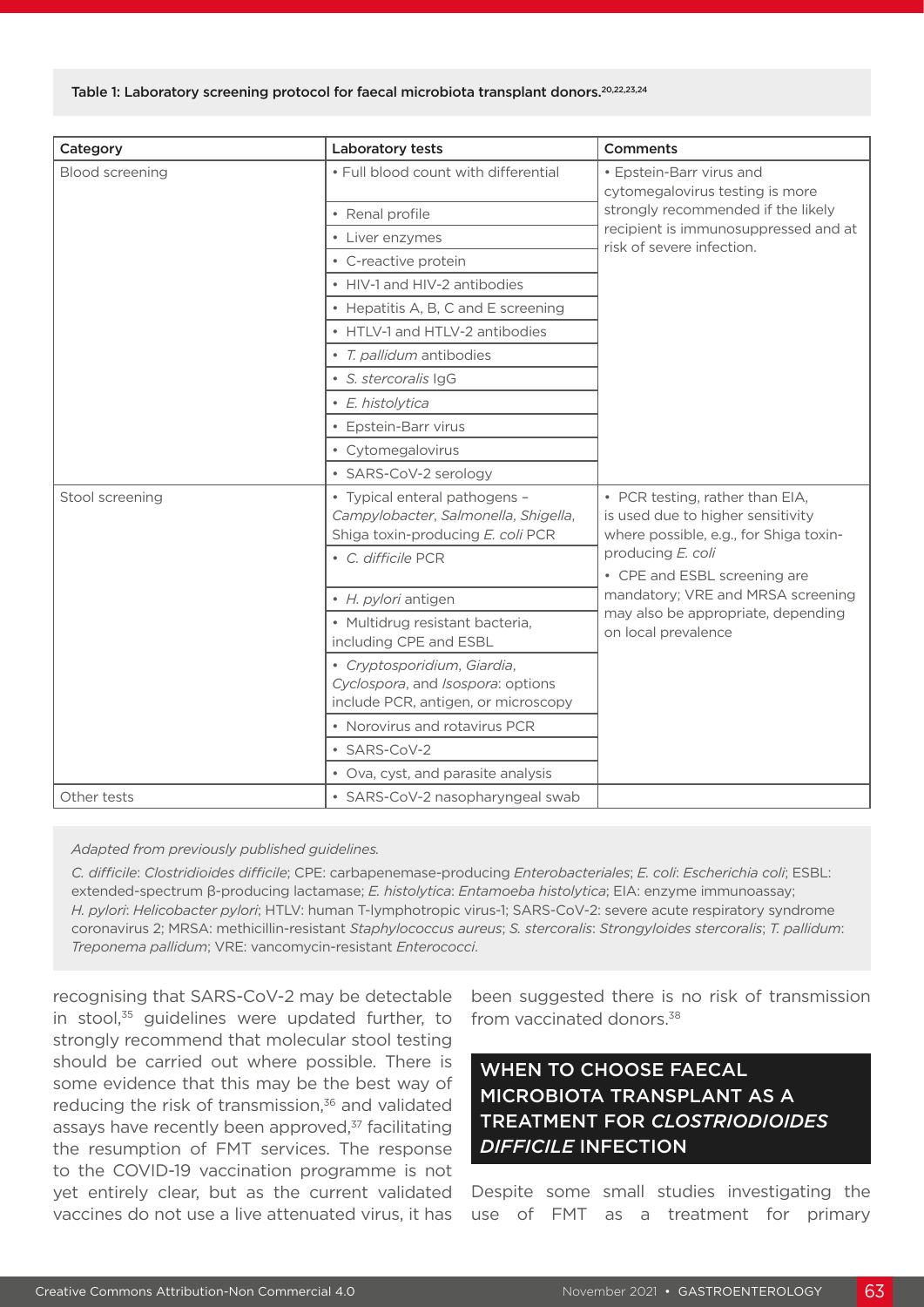episodes of CDI,<sup>39,40</sup> it is widely accepted that antimicrobial therapy remains the mainstay of treatment in this scenario.

As outlined above, current guidelines recommend that the major indication for FMT is in recurrent or refractory CDI, provided that there has already been previous treatment with 'standard of care' therapies (i.e., vancomycin or fidaxomicin).20,22 There are no data definitively stating how many recurrences after treatment with antimicrobials are required before FMT merits consideration in CDI, but UK guidelines recommend considering FMT after two recurrences or one recurrence with risk factors for further episodes.<sup>20</sup> While there is no uniform definition of success or failure after FMT for rCDI, published guidelines have strongly recommended that repeat FMTs are indicated where a single FMT alone does not cause disease remission.20,22

There are few absolute contraindications to FMT, although anaphylaxis or severe allergic food allergy is often included in this list. One option in this scenario may be patient-directed selection of a stool donor on a diet avoiding any potential food allergens; similarly, a donor on a gluten-free diet may be appropriate for a recipient with coeliac disease.<sup>20</sup> Pregnancy and lactation may be viewed as relative contraindications. While earlier small retrospective studies had suggested a risk of an IBD flare when FMT was administered to patients with IBD and super-added CDI, a recent prospective study of FMT in this scenario did not corroborate this.41,42 Despite initial concerns about bacterial translocation and risk of sepsis when FMT was administered to patients with cirrhosis and CDI, more recent data demonstrate that it is safe and effective in this setting.<sup>43</sup> There appears to be no additional risk associated with the use of FMT to treat rCDI when administered to patients who are immunocompromised.44,45

The largest study reported on FMT in children to date is from a multicentre retrospective cohort study of 372 patients receiving FMT for CDI.46 CDI resolution after one or two FMTs was >80%, and adverse events were, overall, comparably modest to those occurring in adults who receive FMT. In a joint position paper from North American and European paediatric gastroenterologists, the use of FMT was recommended in children with CDI for similar indications to those in adults.47

# ROUTES OF FAECAL MICROBIOTA TRANSPLANT ADMINISTRATION

Conventionally, FMT administration routes were principally categorised into upper GI (nasoduodenal/nasogastric tube, or gastroscopy) or lower GI (colonoscopy, flexible sigmoidoscopy, or enema). Systematic review and meta-analysis has demonstrated that enema appears to be the least efficacious route for a single administration; lower GI and upper GI administration appear to be of comparable efficacy, with colonoscopy being the single most effective route of administration.<sup>15</sup> The potential discrepancy in efficacy between upper and lower GI routes is less relevant in the context of multiple infusions, where efficacy rates of different routes are comparable.15 Other considerations for a preferred route of administration may be practical. For instance, colonoscopy may be desirable in particular circumstances for allowing endoscopic assessment of the large bowel, while nasogastric tube may be more pragmatic for patients who are older and frailer, and who may not tolerate endoscopic procedures.

An alternative route of delivery to these conventional methods is capsulised FMT, whereby the faecal matter is delivered via oral capsules; this can either be in the form of capsulised frozen slurry or as lyophilised material. In the largest randomised controlled trial exploring capsulised FMT in the treatment of rCDI to date, capsules demonstrated similar efficacy to colonoscopy in terms of successful prevention of rCDI (>95%) in both patient groups.<sup>48</sup> Capsule administration eliminates the need for invasive procedures and potential complications secondary to these. However, different centres using capsules have prepared them using different methodologies, and a 'dose finding' exercise might be required to find the balance between a threshold number of capsules to successfully treat most cases of CDI versus an acceptable capsule burden to ingest.

Depending on which route is used, patient preparation varies prior to the procedure. Irrespective of route of delivery, a further course of anti-CDI antibiotics (with a washout period just prior to FMT administration) is recommended. Bowel lavage (e.g., with polyethylene glycol) may help to reduce *C. difficile* burden further and remove residual antimicrobials. For upper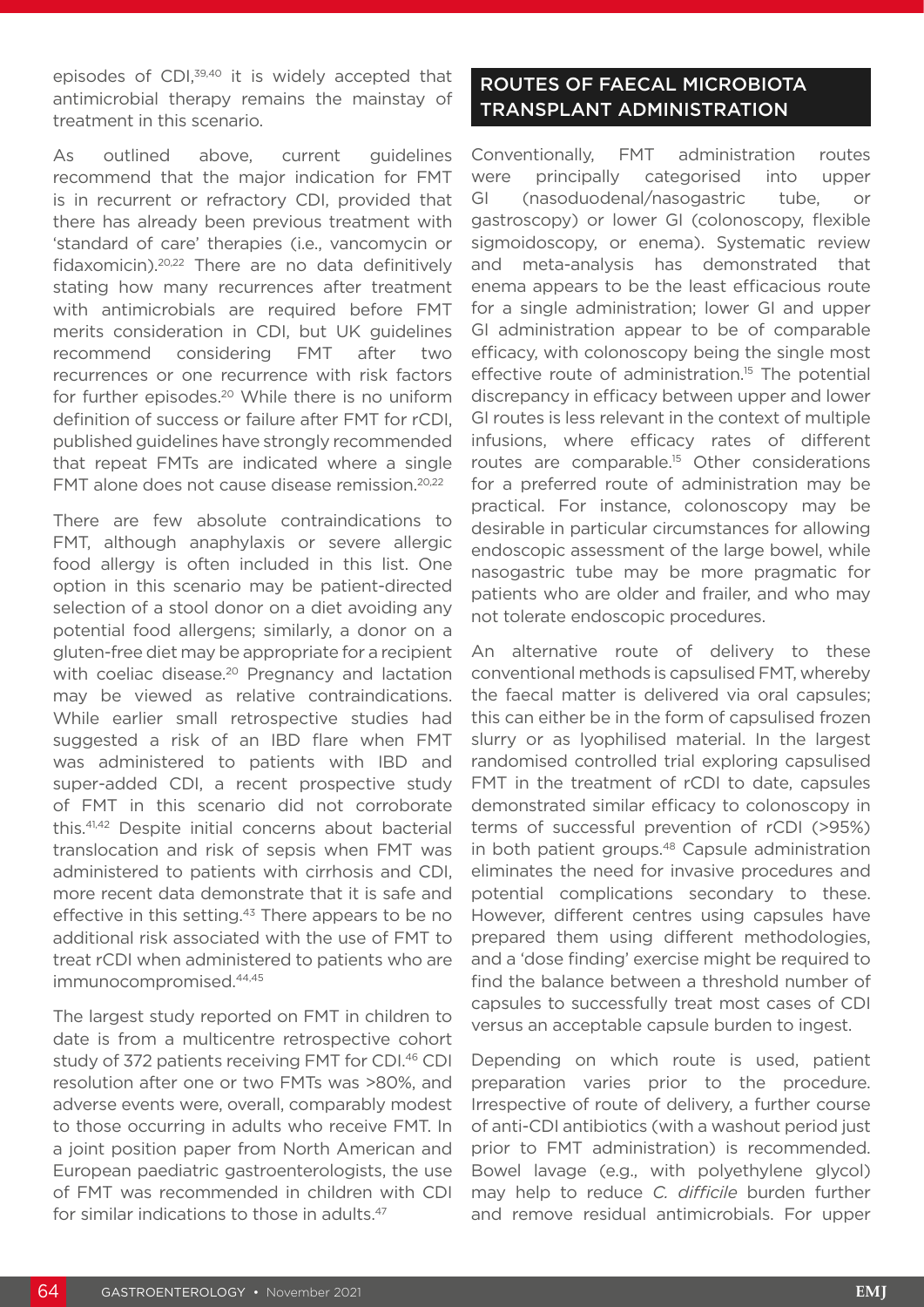GI administration, many centres recommended proton pump inhibitors and pro-kinetics prior to administration.<sup>20</sup> Anti-motility drugs (i.e., loperamide) may be considered after lower GI administration to aid retention.

### STOOL BANKING AND REGULATION

An evolution in FMT protocols has been the widespread use of frozen faecal material that can be prepared from screened donors in advance of a planned FMT and thawed, transported, and administered when treatment is required (commonly using glycerol as cryopreservative). A non-inferiority randomised controlled trial demonstrated no significant difference in safety or in efficacy between fresh and frozen FMT, and frozen FMT<sup>10</sup> confers a number of logistical advantages as discussed above. This has resulted in a trend towards a shift from FMT services operating as small, local centres towards centralised stool banks, where expertise, traceability, and standardised procedures translates into increased safety and quality control of the production.<sup>49</sup> This ultimately has allowed the development of 'hub and spoke' FMT network arrangements, allowing FMT treatment to be available at centres that would otherwise have been limited due to lack of facilities and resources.<sup>22</sup>

The development of stool banks has also been helpful from the perspective of developing standardised pathways for co-ordinating an FMT service, from which clinical experience can be shared between interested parties internationally. However, challenges still remain with regard to aspects related to FMT regulation and governance of FMT services. In the UK, FMT is regulated as an unlicensed medicinal product by the Medicines and Healthcare Products Regulatory Agency (MHRA), and best practice regarding manufacturing, production quality control, and donor screening governance has been defined in national quidelines.<sup>20</sup> In contrast, in other countries, FMT has been regulated as a tissue or transplant material.<sup>22,23</sup> Within certain regions, national FMT registries have been established, providing a useful tool for audit and research.50,51

The largest stool bank globally has been OpenBiome, based in Boston, Massachusetts, USA. Recently, the large stool bank in Birmingham, UK (Microbiome Treatment Centre), published their FMT methodology, which received licensing in accordance with the MHRA guidelines for the production and distribution of FMT as a medicinal product. This has been fundamental in extending the reach of this treatment within the UK National Health Service (NHS), as well as providing a validated framework for implementation across other countries.52

## OUTSTANDING ISSUES, NEXT STEPS, AND CONCLUSIONS

Despite the clear efficacy of FMT in the treatment of rCDI, there are several remaining uncertainties related to its use. For example, concerns have been raised about the relatively small size of randomised trials published and limited follow-up before FMT reached widespread adoption, especially when this therapy lacks standardised dosing or formulation and well-defined mechanism of action, which are required for the introduction of other therapeutics.53 The emergence of longer-term patient follow-up data after FMT for rCDI has helped to alleviate some of these concerns.<sup>54</sup> There remain gaps in knowledge related to mechanism of action, although progress has been made in this area too (Figure 1).<sup>55,56</sup> There is also a theoretical concern about gut microbiota 'traits' being transmitted from donor to recipient (e.g., an increased risk of developing IBD in the future), although there has been no conclusive demonstration of such an occurrence.

While the development of capsulised FMT has helped to avoid some of the drawbacks associated with FMT use (e.g., invasive administration of slurry), it does not avoid all of the drawbacks. There is considerable interest in 'microbial therapeutics' and 'next generation' FMT products. Recently, there have been reports of initial results of two microbiome-based therapeutic products used in clinical trials for rCDI, including a Phase III study of a spore-based therapy (SER-109) undertaken by Seres Therapeutics (ECOSPOR III study; Cambridge Massachusetts, USA), and a Phase II study of a 'whole microbiome' investigational product from Finch Therapeutics (CP101; PRISM3 trial; Somerville, Massachusetts, USA).57 Both products met efficacy endpoints. Should these products reach clinical endpoints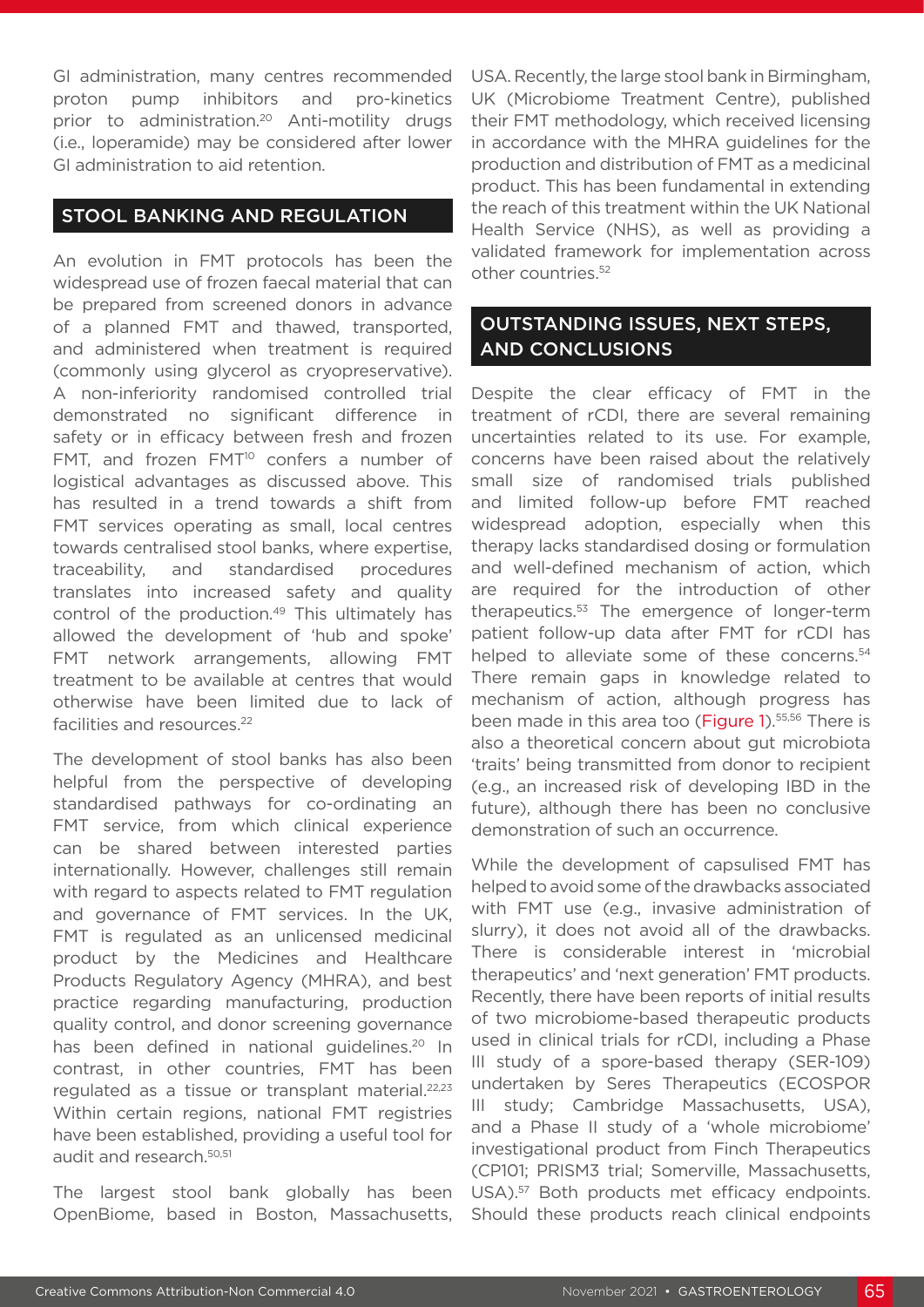

Figure 1: Mechanisms of efficacy of faecal micriobiota transplant in the treatment of recurrent *Clostridioides difficile* infection.

*C. difficile*: *Clostridioides difficile*; FMT: faecal microbiota transplant.

in larger studies, it seems likely that there will be a strong case for consideration of their licensing, which may require further evaluation of their cost, accessibility, and other issues.58

Another challenge for FMT more generally is its use beyond the remit of rCDI. Given the increasing number of medical conditions associated with perturbation of the gut microbiome, there is great enthusiasm for trialling FMT in the management of a range of different conditions.<sup>55</sup> While there are signals of clinical interest for the

use of FMT for non-CDI indications (including for the induction of remission in mild to moderate ulcerative colitis, or transient improvement in insulin sensitivity in metabolic syndrome),28,55 there has not been a comparable level of durable clinical benefit observed as that seen in rCDI. As understanding of the contribution of the gut microbiome to these conditions expands, there may be an opportunity for more nuanced application of FMT or other microbial therapeutics, taking into consideration donor and recipient factors in more detail.59

#### References

- 1. Magill SS et al. Multistate pointprevalence survey of health care– associated infections. N Engl J Med. 2014;370(13):1198-208.
- 2. Guh AY et al. Trends in U.S. burden of *Clostridioides difficile* infection and outcomes. N Engl J Med.

#### 2020;382(14):1320-30.

- 3. Kelly CP, LaMont JT. *Clostridium difficile* — more difficult than ever. N Engl J Med. 2008;359(18):1932-40.
- 4. Martin JSH et al. Clostridium difficile infection: epidemiology, diagnosis

and understanding transmission. Nat Rev Gastroenterol Hepatol. 2016;13(4):206-16.

5. Johnson S et al. Vancomycin, metronidazole, or tolevamer for *Clostridium difficile* infection: results from two multinational, randomized,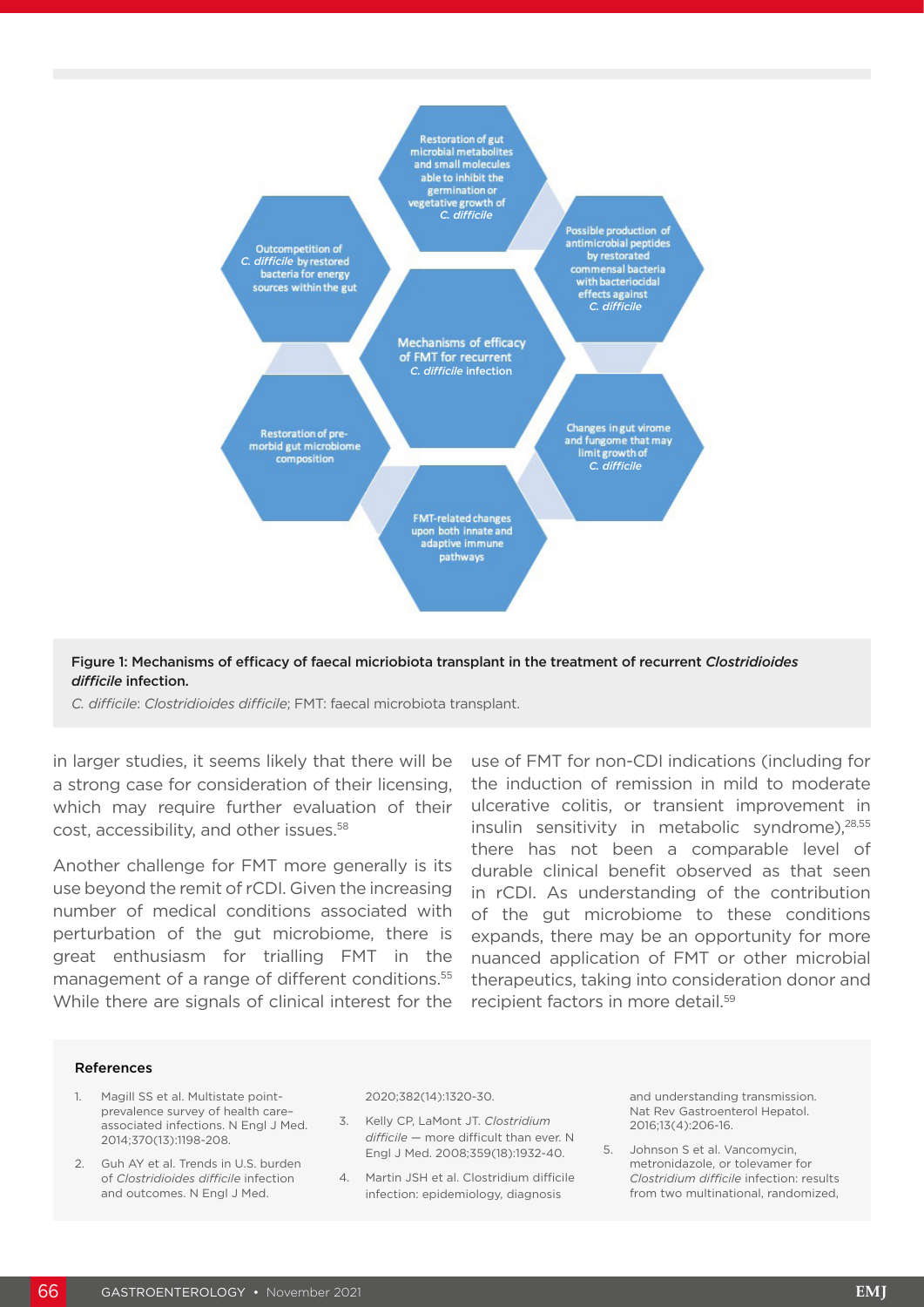controlled trials. Clin Infect Dis. 2014;59(3):345-54.

- 6. Louie TJ et al. Fidaxomicin versus vancomycin for *Clostridium difficile* infection. N Engl J Med. 2011;364(5):422-31.
- 7. Wilcox MH et al. Bezlotoxumab for prevention of recurrent *Clostridium difficile* infection. N Engl J Med. 2017;376(4):305-17.
- 8. van Nood E et al. Duodenal infusion of donor feces for recurrent *Clostridium difficile*. N Engl J Med. 2013;368(5):407-15.
- 9. Youngster I et al. Fecal microbiota transplant for relapsing *Clostridium difficile* infection using a frozen inoculum from unrelated donors: a randomized, open-label, controlled pilot study. Clin Infect Dis. 2014;58(11):1515-22.
- 10. Lee CH et al. Frozen vs fresh fecal microbiota transplantation and clinical resolution of diarrhea in patients with recurrent *Clostridium difficile* infection a randomized clinical trial. JAMA. 2016;315(2):142-9.
- 11. Jiang ZD et al. Randomised clinical trial: faecal microbiota transplantation for recurrent *Clostridum difficile* infection – fresh, or frozen, or lyophilised microbiota from a small pool of healthy donors delivered by colonoscopy. Aliment Pharmacol Ther. 2017;45(7):899-908.
- 12. Cammarota G et al. Randomised clinical trial: faecal microbiota transplantation by colonoscopy vs. vancomycin for the treatment of recurrent *Clostridium difficile* infection. Aliment Pharmacol Ther. 2015;41(9):835-43.
- 13. Kelly CR et al. Effect of fecal microbiota transplantation on recurrence in multiply recurrent *Clostridium difficile* infection. Ann Intern Med. 2016;165(9):609-16.
- 14. Hvas CL et al. Fecal microbiota transplantation is superior to fidaxomicin for treatment of recurrent *Clostridium difficile* infection. Gastroenterology. 2019;156(5):1324-32.e3.
- 15. Baunwall SMD et al. Faecal microbiota transplantation for recurrent *Clostridioides difficile*  infection: an updated systematic review and meta-analysis. EClinicalMedicine; 2020;29:100642.
- 16. Public Health England (PHE). Updated guidance on the management and treatment of *Clostridium difficile* infection. 2013. Available at: https://assets.publishing. service.gov.uk/government/uploads/ system/uploads/attachment\_data/ file/321891/Clostridium\_difficile\_ management and treatment.pdf. Last accessed: 4 October 2021.
- 17. National Institute for Health and Care Excellence (NICE). Faecal microbiota transplant for recurrent Clostridium

difficile infection Clostridium difficile infection: interventional procedure guidance. 2014. Available at: https:// www.nice.org.uk/guidance/ipg485/ resources/faecal-microbiotatransplant-for-recurrent-clostridiumdifficile-infection-1899869993554885. Last accessed: 4 October 2021.

- 18. National Institute for Health and Care Excellence (NICE). Faecal microbiota transplant for recurrent or refractory Clostridioides difficile infection: Medtech innovation briefing. 2021. Available at: www.nice.org.uk/guidance/ mib247. Last accessed: 5 May 2021.
- 19. Mullish BH et al. The use of faecal microbiota transplant as treatment for recurrent or refractory Clostridium difficile infection and other potential indications: joint British Society of Gastroenterology (BSG) and Healthcare Infection Society (HIS) guidelines. J Hosp Infect. 2018;100(Suppl 1):S1-31.
- 20. Mullish BH et al. The use of faecal microbiota transplant as treatment for recurrent or refractory *Clostridium difficile* infection and other potential indications: joint British Society of Gastroenterology (BSG) and Healthcare Infection Society (HIS) guidelines. Gut. 2018;67(11):1920-41.
- 21. McDonald LC et al. Clinical practice guidelines for Clostridium difficile infection in adults and children: 2017 update by the Infectious Diseases Society of America (IDSA) and Society for Healthcare Epidemiology of America (SHEA). Clin Infect Dis. 2018;66(7):e1-48.
- 22. Cammarota G et al. International consensus conference on stool banking for faecal microbiota transplantation in clinical practice. Gut. 2019;68(12):2111-21.
- 23. Keller JJ et al. A standardised model for stool banking for faecal microbiota transplantation: a consensus report from a multidisciplinary UEG working group. United European Gastroenterol J. 2021;9(2):229-47.
- 24. McSweeney B et al. In search of stool donors: a multicenter study of prior knowledge, perceptions, motivators, and deterrents among potential donors for fecal microbiota transplantation. Gut Microbes. 2020;11(1);51-62.
- 25. Tariq R et al. Donor screening experience for fecal microbiota transplantation in patients with recurrent *C. difficile* infection. J Clin Gastroenterol. 2018;52(2):146-50.
- 26. Bakken JS et al.; Fecal Microbiota Transplantation Workshop Treating *Clostridium difficile* infection with fecal microbiota transplantation. Clin Gastroenterol Hepatol. 2011;9(12):1044-9.
- 27. Kassam Z et al. Fecal microbiota transplantation for *Clostridium difficile* infection: systematic

review and meta-analysis. Am J Gastroenterol. 2013;108(4):500-8.

- 28. Gupta S et al. Fecal microbiota transplantation: the evolving risk landscape. Am J Gastroenterol. 2021;116(4):647-56.
- 29. DeFilipp Z et al. Drug-resistant *E. coli* bacteremia transmitted by fecal microbiota transplant. N Engl J Med. 2019;381(21):2043-50.
- 30. U.S. Food and Drug Administration (FDA). Fecal microbiota for transplantation: safety communication-risk of serious adverse reactions due to transmission of multi-drug resistant organisms. 2019. Available at: https://www. fda.gov/safety/medwatch-safetyalerts-human-medical-products/ fecal-microbiota-transplantationsafety-communication-risk-seriousadverse-reactions-due. Last accessed: 4 October 2021.
- 31. U.S. Food and Drug Administration (FDA). Important safety alert regarding use of fecal microbiota for transplantation and risk of serious adverse reactions due to transmission of multi-drug resistant organisms. 2019. Available at: https://www. fda.gov/vaccines-blood-biologics/ safety-availability-biologics/ important-safety-alert-regarding-usefecal-microbiota-transplantation-andrisk-serious-adverse. Last accessed: 4 October 2021.
- 32. Zellmer C et al. Shiga toxin–producing *Escherichia coli* transmission via fecal microbiota transplant. Clin Infect Dis. 2021;72(11):e876-80.
- 33. Ianiro G et al. Screening of faecal microbiota transplant donors during the COVID-19 outbreak: suggestions for urgent updates from an international expert panel. Lancet Gastroenterol Hepatol. 2020;5(5):430-2.
- 34. Ianiro G et al. Reorganisation of faecal microbiota transplant services during the COVID-19 pandemic. Gut. 2020;69(9):1555-63.
- 35. Xiao F et al. Evidence for gastrointestinal infection of SARS-CoV-2. Gastroenterology. 2020;158(6):1831-3.e3.
- 36. Green CA et al. Screening faecal microbiota transplant donors for SARS-CoV-2 by molecular testing of stool is the safest way forward. Lancet Gastroenterol Hepatol. 2020;5(6):531.
- 37. Quraishi MN et al. The journey towards safely restarting faecal microbiota transplantation services in the UK during the COVID-19 era. Lancet Microbe. 2021;2(4):e133-4.
- 38. Ianiro G et al. SARS-CoV-2 vaccines and donor recruitment for FMT. Lancet Gastroenterol Hepatol. 2021;6(4):264-6.
- 39. Camacho-Ortiz A et al. Randomized clinical trial to evaluate the effect